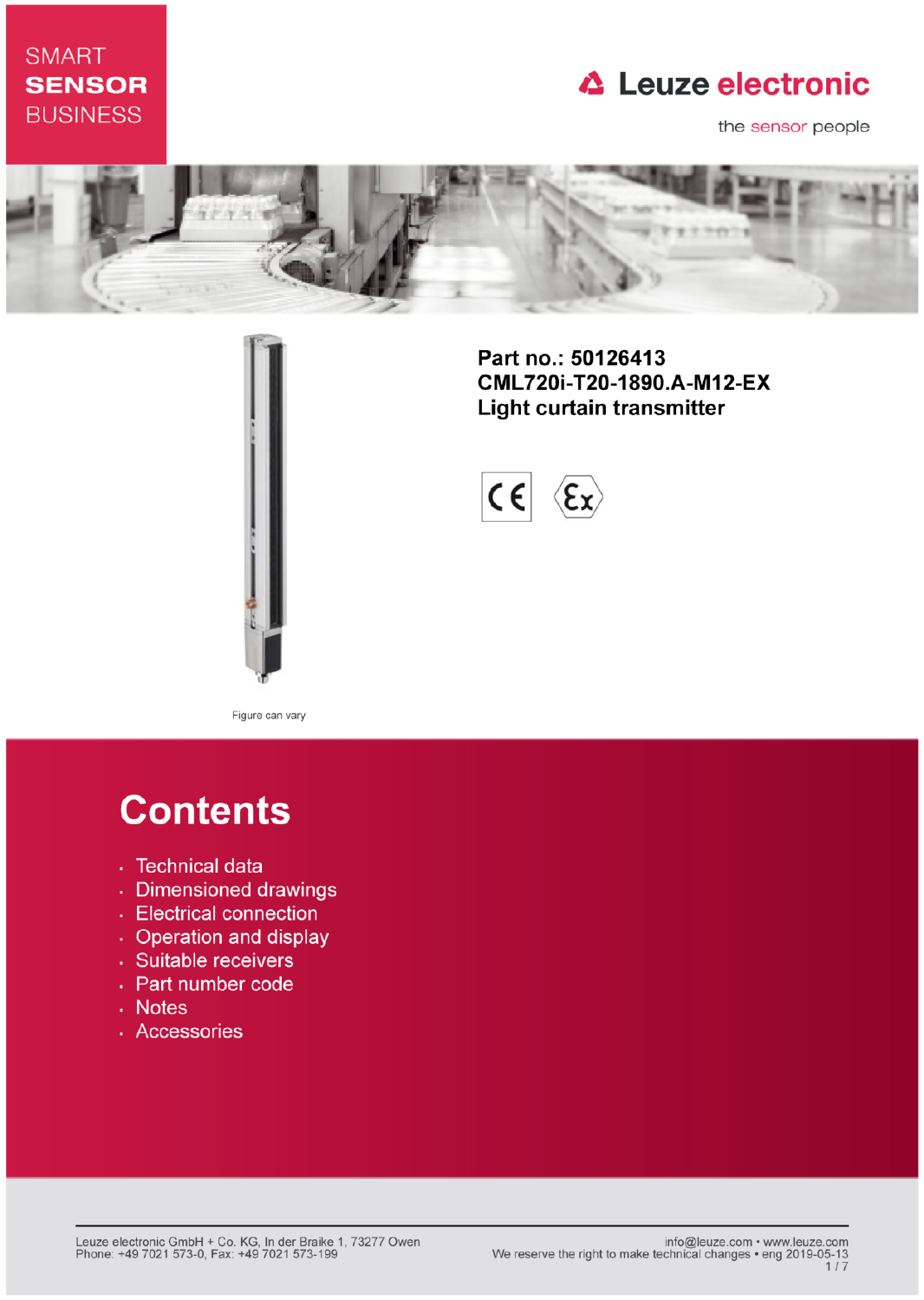## Part no.: 50126413 – CML720i-T20-1890.A-M12-EX – Light curtain transmitter

#### **Technical data**

| <b>Basic data</b>             |                                                                                                          |
|-------------------------------|----------------------------------------------------------------------------------------------------------|
| <b>Series</b>                 | 720                                                                                                      |
| Operating principle           | Throughbeam principle                                                                                    |
| Device type                   | Transmitter                                                                                              |
| Contains                      | 2x BT-NC sliding block                                                                                   |
| Application                   | Object measurement                                                                                       |
|                               |                                                                                                          |
| <b>Special design</b>         |                                                                                                          |
| Special design                | Crossed-beam scanning<br>Diagonal-beam scanning<br>Ex-protected<br>Parallel-beam scanning                |
|                               |                                                                                                          |
| <b>Optical data</b>           |                                                                                                          |
| Operating range               | Guaranteed operating range                                                                               |
| Operating range               | 0.37m                                                                                                    |
| Operating range limit         | Typical operating range                                                                                  |
| Operating range limit         | 0.29m                                                                                                    |
| Measurement field length      | 1,890 mm                                                                                                 |
| Number of beams               | 95 Piece(s)                                                                                              |
| Beam spacing                  | 20 mm                                                                                                    |
| Light source                  | LED, Infrared                                                                                            |
| LED light wavelength          | 940 nm                                                                                                   |
|                               |                                                                                                          |
| <b>Measurement data</b>       |                                                                                                          |
| Minimum object diameter       | 30 mm                                                                                                    |
|                               |                                                                                                          |
| <b>Electrical data</b>        |                                                                                                          |
| Protective circuit            | Polarity reversal protection<br>Short circuit protected<br>Transient protection                          |
| <b>Performance data</b>       |                                                                                                          |
| Supply voltage U <sub>B</sub> | 18  30 V, DC                                                                                             |
| Residual ripple               | 0  15 %, From U <sub>B</sub>                                                                             |
| Open-circuit current          | 0  350 mA, The specified values refer to the entire package con-<br>sisting of transmitter and receiver. |
|                               |                                                                                                          |
| <b>Timing</b>                 |                                                                                                          |
| Readiness delay               | 450 ms                                                                                                   |
| Cycle time                    | 3.28 ms                                                                                                  |
|                               |                                                                                                          |
| <b>Connection</b>             |                                                                                                          |
| Number of connections         | 1 Piece(s)                                                                                               |
| Plug outlet                   | Axial                                                                                                    |
|                               |                                                                                                          |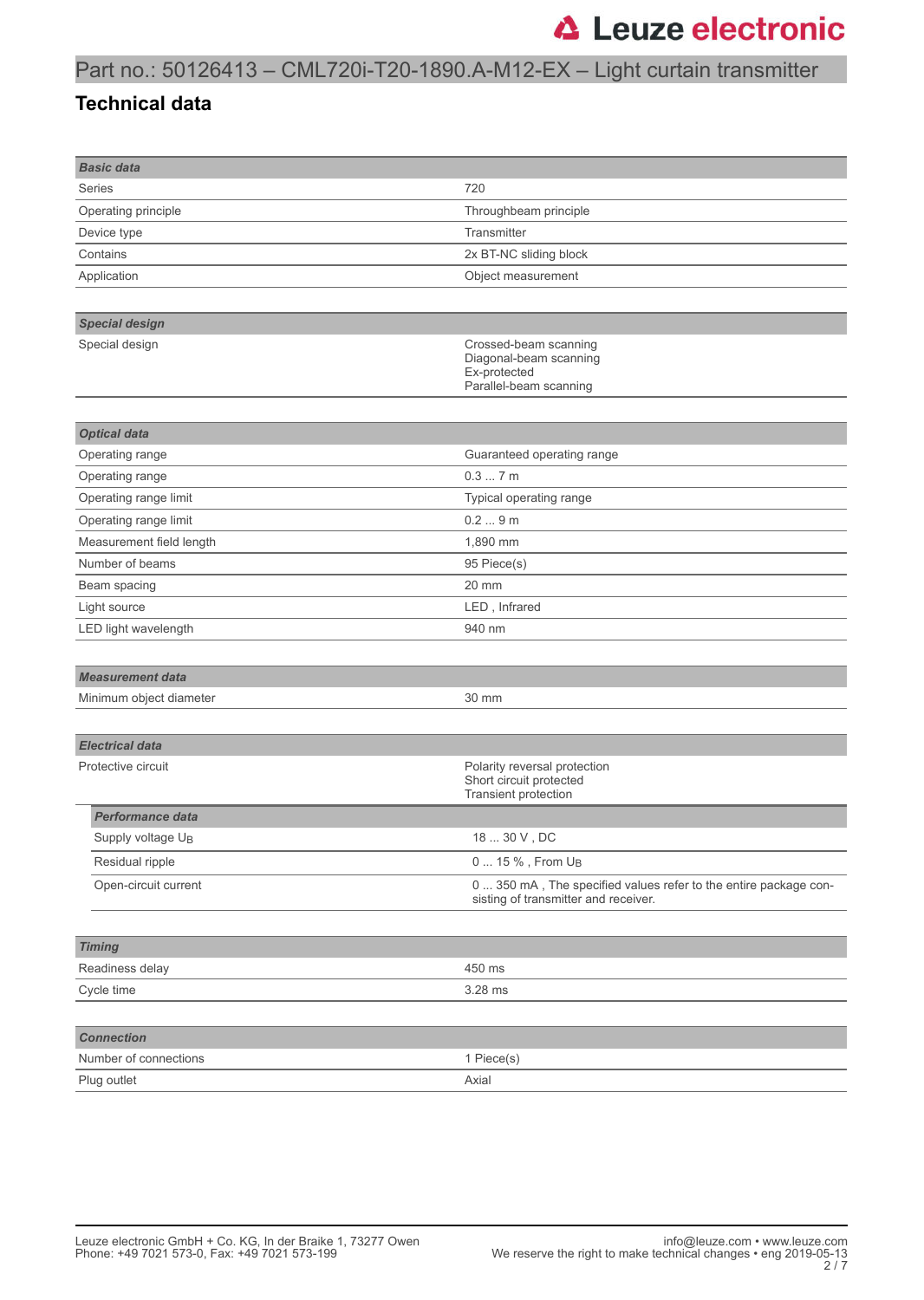### Part no.: 50126413 – CML720i-T20-1890.A-M12-EX – Light curtain transmitter

| <b>Connection 1</b>            |                                                        |
|--------------------------------|--------------------------------------------------------|
| Type of connection             | Connector                                              |
| Function                       | Connection to receiver<br>Sync-input<br>Voltage supply |
| Thread size                    | M12                                                    |
| Type                           | Male                                                   |
| Material                       | Metal                                                  |
| No. of pins                    | 5-pin                                                  |
| Encoding                       | A-coded                                                |
|                                |                                                        |
| <b>Mechanical data</b>         |                                                        |
| Design                         | Cubic                                                  |
| Dimension (W x H x L)          | 30.7 mm x 40.3 mm x 1,943 mm                           |
| Housing material               | Metal, Aluminum                                        |
| Lens cover material            | Plastic                                                |
| Housing color                  | Silver                                                 |
| Type of fastening              | Groove mounting<br>Via optional mounting device        |
|                                |                                                        |
| <b>Operation and display</b>   |                                                        |
| Type of display                | LED                                                    |
| Number of LEDs                 | 1 Piece(s)                                             |
|                                |                                                        |
| <b>Environmental data</b>      |                                                        |
| Ambient temperature, operation | $-3060 °C$                                             |
| Ambient temperature, storage   | -40  70 °C                                             |
|                                |                                                        |
| <b>Ex specification</b>        |                                                        |
| Ex-zone                        | 2                                                      |
|                                | 22                                                     |
| Ex device group                | $\mathop{\rm II}\nolimits$                             |
|                                |                                                        |
| <b>Certifications</b>          |                                                        |
| Degree of protection           | IP 65                                                  |
| Protection class               | $\begin{array}{c} \hline \end{array}$                  |
| Standards applied              | IEC 60947-5-2                                          |
| <b>Classification</b>          |                                                        |
| Customs tariff number          | 90314990                                               |
| eCl@ss 8.0                     | 27270910                                               |
| eCl@ss 9.0                     | 27270910                                               |
| <b>ETIM 5.0</b>                | EC002549                                               |
| ETIM 6.0                       | EC002549                                               |
|                                |                                                        |

#### **Dimensioned drawings**

All dimensions in millimeters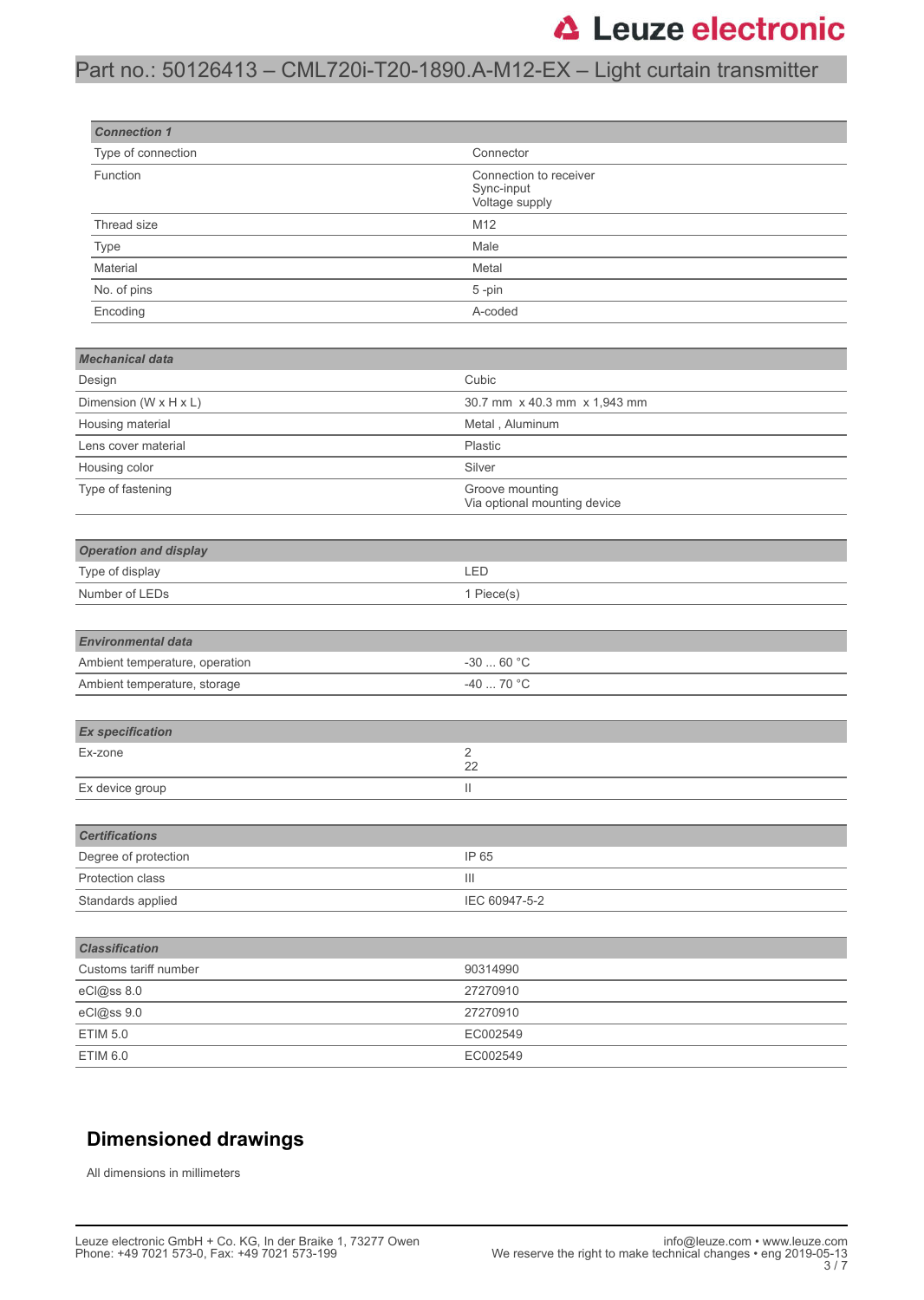Part no.: 50126413 – CML720i-T20-1890.A-M12-EX – Light curtain transmitter





G

- A Beam spacing 20 mm
- B Measurement field length 1890 mm
- F M6 thread
- G Fastening groove
- L Profile length 1928 mm
- T Transmitter
- R Receiver



A PWR / SW IN/OUT B BUS IN / OUT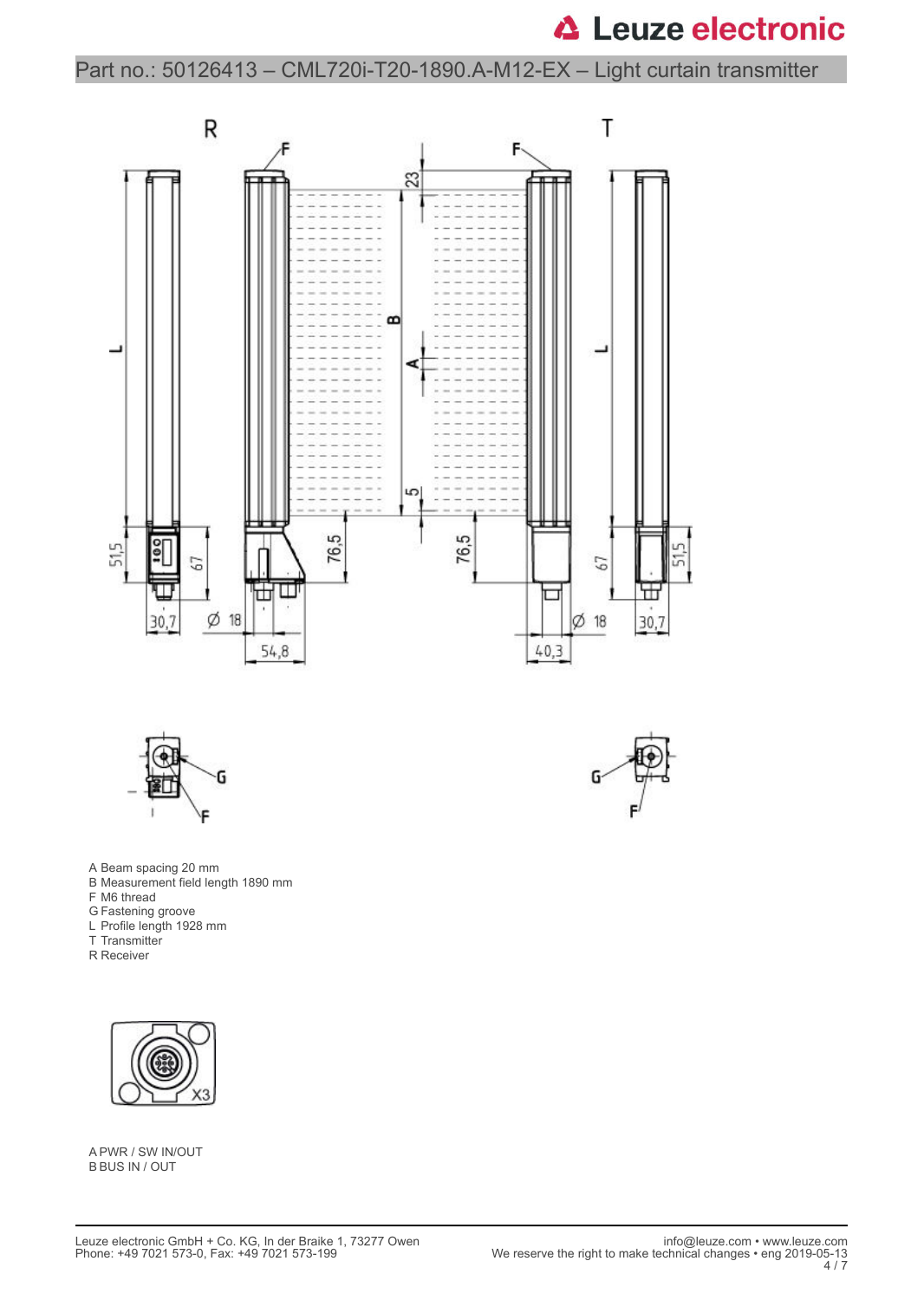Part no.: 50126413 – CML720i-T20-1890.A-M12-EX – Light curtain transmitter

#### **Electrical connection**

| <b>Connection 1</b> |                                                        |
|---------------------|--------------------------------------------------------|
| Type of connection  | Connector                                              |
| Function            | Connection to receiver<br>Sync-input<br>Voltage supply |
| Thread size         | M <sub>12</sub>                                        |
| Type                | Male                                                   |
| Material            | Metal                                                  |
| No. of pins         | 5-pin                                                  |
| Encoding            | A-coded                                                |

| Pin            | Pin assignment    |
|----------------|-------------------|
|                | <b>FE/SHIELD</b>  |
| $\overline{2}$ | V+                |
| 3              | <b>GND</b>        |
| 4              | RS 485 Tx+        |
| 5              | <b>RS 485 Tx-</b> |



### **Operation and display**

#### LEDs

| LED | <b>Display</b>                               | <b>Meaning</b>                                           |
|-----|----------------------------------------------|----------------------------------------------------------|
|     | Green, continuous light                      | Continuous mode                                          |
|     | . Off                                        | No communication with the receiver / waiting for trigger |
|     | green, flashing in sync with the measurement | Measurement frequency display                            |

#### **Suitable receivers**

| Part no. | <b>Designation</b>                          | <b>Article</b>              | <b>Description</b>                                                                                   |
|----------|---------------------------------------------|-----------------------------|------------------------------------------------------------------------------------------------------|
| 50126382 | <b>CML720i-</b><br>R20-1890.A/CN-<br>M12-EX | Light curtain<br>l receiver | Operating range: 0.3  7 m<br>Interface: CANopen, IO-Link<br>Connection: Connector, M12, Axial, 8-pin |

#### **Part number code**

Part designation: **CML7XXi-YZZ-AAAA.BCCCDDD-EEEFFF**

| <b>CML</b> | <b>Operating principle:</b><br>Measuring light curtain |
|------------|--------------------------------------------------------|
| l 7XXi     | Series:<br>720i: 720i series<br>730i: 730i series      |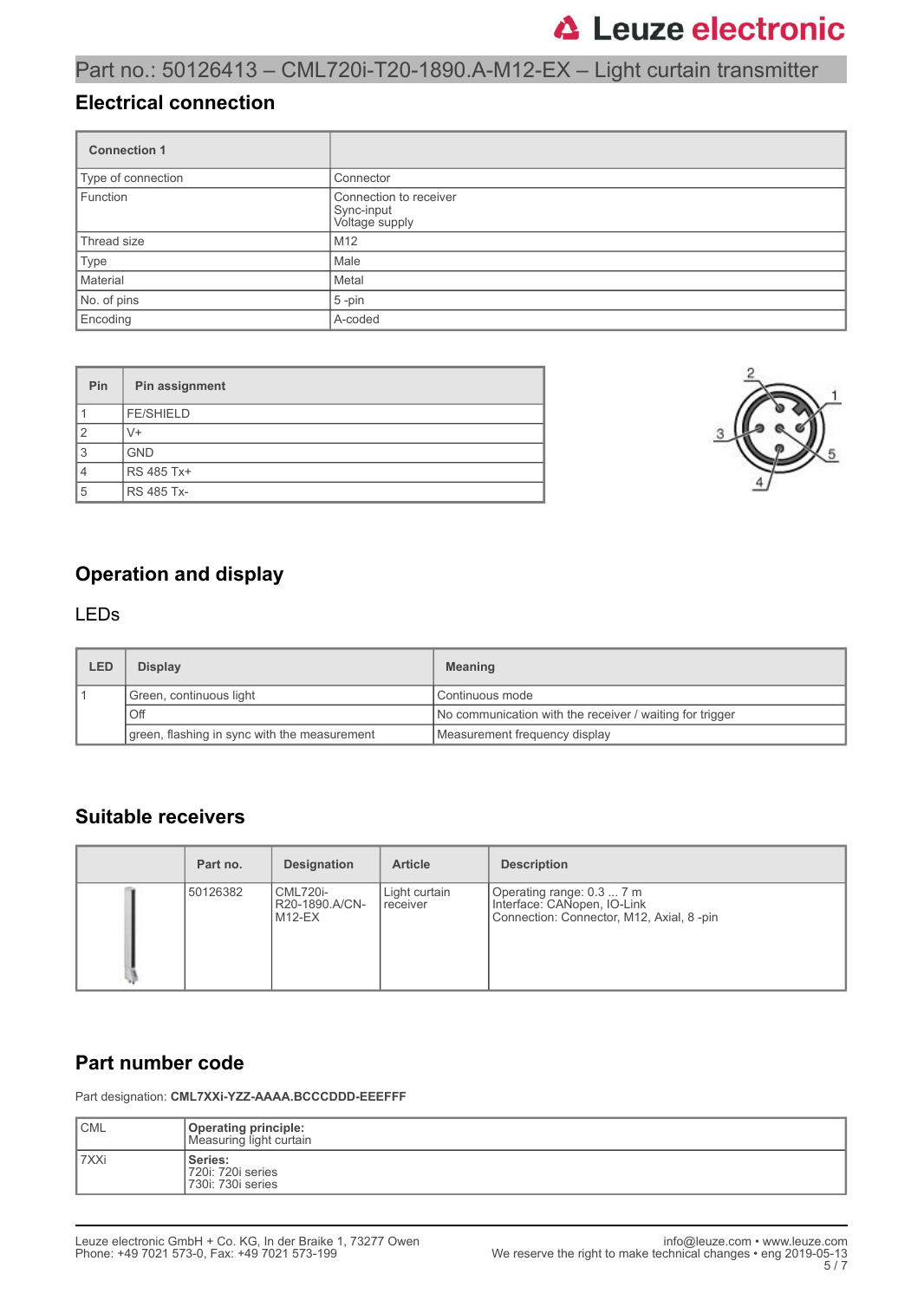### Part no.: 50126413 – CML720i-T20-1890.A-M12-EX – Light curtain transmitter

| Y          | Device type:<br>T: transmitter<br>R: receiver                                                                                               |
|------------|---------------------------------------------------------------------------------------------------------------------------------------------|
| ZZ         | Beam spacing:<br>$05:5 \,\mathrm{mm}$<br>10:10 mm<br>20:20 mm<br>40:40 mm                                                                   |
| AAAA       | Measurement field length [mm], dependent on beam spacing                                                                                    |
| B          | Equipment:<br>A: connector outlet, axial<br>R: rear connector outlet                                                                        |
| CCC        | Interface:<br>/L: IO-Link<br>/CN: CANopen<br>/PB: PROFIBUS<br>/PN: PROFINET<br>/CV: Analog current and voltage output<br>/D3: RS 485 Modbus |
| <b>DDD</b> | <b>Special equipment:</b><br>-PS: Power Setting                                                                                             |
| <b>EEE</b> | <b>Electrical connection:</b><br>M12: M12 connector                                                                                         |
| <b>FFF</b> | -EX: Explosion protection:                                                                                                                  |

#### **Note**

A list with all available device types can be found on the Leuze electronic website at www.leuze.com.

#### **Notes**

#### **Observe intended use!**

- This product is not a safety sensor and is not intended as personnel protection.
- The product may only be put into operation by competent persons.
- Only use the product in accordance with its intended use.

#### **For UL applications:**

- For UL applications, use is only permitted in Class 2 circuits in accordance with the NEC (National Electric Code).
- These proximity switches shall be used with UL Listed Cable assemblies rated 30V, 0.5A min, in the field installation, or equivalent (categories: CYJV/CYJV7 or PVVA/PVVA7)

#### **Accessories**

### Connection technology - Interconnection cables

|             | Part no. | <b>Designation</b>              | <b>Article</b>           | <b>Description</b>                                                                                                                                                                                                                                    |
|-------------|----------|---------------------------------|--------------------------|-------------------------------------------------------------------------------------------------------------------------------------------------------------------------------------------------------------------------------------------------------|
| Œ<br>Ē<br>œ | 50129781 | KDS DN-M12-5A-<br>M12-5A-P3-050 | Interconnection<br>cable | Suitable for interface: IO-Link, DeviceNet, CANopen<br>Connection 1: Connector, M12, Axial, Female, A-coded, 5-pin<br>Connection 2: Connector, M12, Axial, Male, A-coded, 5-pin<br>Shielded: Yes<br>Cable length: 5,000 mm<br>Sheathing material: PUR |